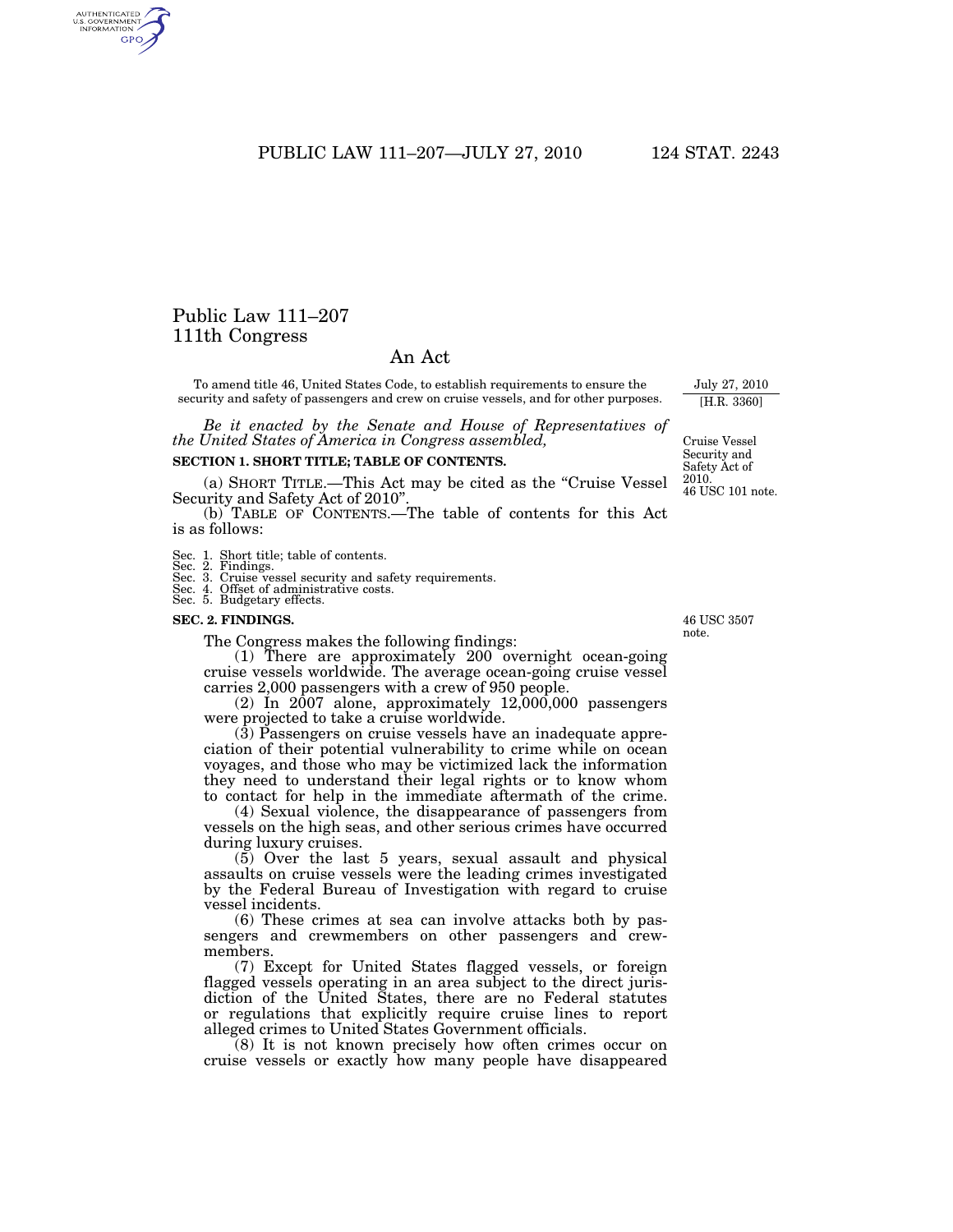during ocean voyages because cruise line companies do not make comprehensive, crime-related data readily available to the public.

(9) Obtaining reliable crime-related cruise data from governmental sources can be difficult, because multiple countries may be involved when a crime occurs on the high seas, including the flag country for the vessel, the country of citizenship of particular passengers, and any countries having special or maritime jurisdiction.

(10) It can be difficult for professional crime investigators to immediately secure an alleged crime scene on a cruise vessel, recover evidence of an onboard offense, and identify or interview potential witnesses to the alleged crime.

(11) Most cruise vessels that operate into and out of United States ports are registered under the laws of another country, and investigations and prosecutions of crimes against passengers and crewmembers may involve the laws and authorities of multiple nations.

(12) The Department of Homeland Security has found it necessary to establish 500-yard security zones around cruise vessels to limit the risk of terrorist attack. Recently piracy has dramatically increased throughout the world.

(13) To enhance the safety of cruise passengers, the owners of cruise vessels could upgrade, modernize, and retrofit the safety and security infrastructure on such vessels by installing peep holes in passenger room doors, installing security video cameras in targeted areas, limiting access to passenger rooms to select staff during specific times, and installing acoustic hailing and warning devices capable of communicating over distances.

### **SEC. 3. CRUISE VESSEL SECURITY AND SAFETY REQUIREMENTS.**

(a) IN GENERAL.—Chapter 35 of title 46, United States Code, is amended by adding at the end the following:

### **''§ 3507. Passenger vessel security and safety requirements**

"(a) VESSEL DESIGN, EQUIPMENT, CONSTRUCTION, AND RETRO-FITTING REQUIREMENTS.—

''(1) IN GENERAL.—Each vessel to which this subsection applies shall comply with the following design and construction standards:

"(A) The vessel shall be equipped with ship rails that are located not less than 42 inches above the cabin deck.

''(B) Each passenger stateroom and crew cabin shall be equipped with entry doors that include peep holes or other means of visual identification.

''(C) For any vessel the keel of which is laid after the date of enactment of the Cruise Vessel Security and Safety Act of 2010, each passenger stateroom and crew cabin shall be equipped with—

''(i) security latches; and

"(ii) time-sensitive key technology.

''(D) The vessel shall integrate technology that can be used for capturing images of passengers or detecting passengers who have fallen overboard, to the extent that such technology is available.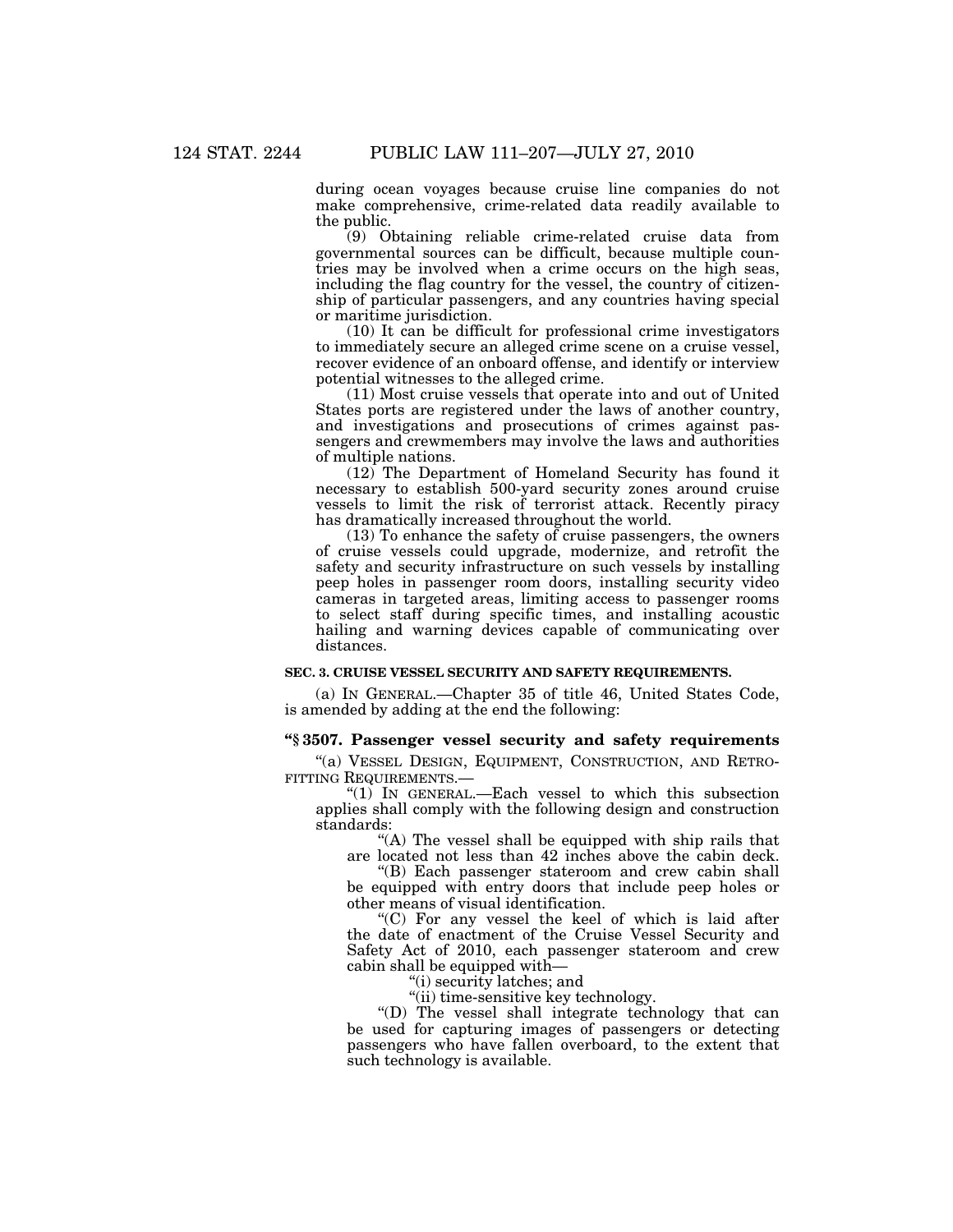" $(E)$  The vessel shall be equipped with a sufficient number of operable acoustic hailing or other such warning devices to provide communication capability around the entire vessel when operating in high risk areas (as defined by the United States Coast Guard).

"(2) FIRE SAFETY CODES.—In administering the requirements of paragraph  $(1)(C)$ , the Secretary shall take into consideration fire safety and other applicable emergency requirements established by the U. S. Coast Guard and under international law, as appropriate.

''(3) EFFECTIVE DATE.— ''(A) IN GENERAL.—Except as provided in subparagraph (B), the requirements of paragraph (1) shall take effect 18 months after the date of enactment of the Cruise Vessel Security and Safety Act of 2010.

''(B) LATCH AND KEY REQUIREMENTS.—The requirements of paragraph  $(1)(C)$  take effect on the date of enactment of the Cruise Vessel Security and Safety Act of 2010. ''(b) VIDEO RECORDING.—

"(1) REQUIREMENT TO MAINTAIN SURVEILLANCE.—The owner of a vessel to which this section applies shall maintain a video surveillance system to assist in documenting crimes on the vessel and in providing evidence for the prosecution of such crimes, as determined by the Secretary.

" $(2)$  ACCESS TO VIDEO RECORDS.—The owner of a vessel to which this section applies shall provide to any law enforcement official performing official duties in the course and scope of an investigation, upon request, a copy of all records of video surveillance that the official believes may provide evidence of a crime reported to law enforcement officials.

''(c) SAFETY INFORMATION.—

"(1) CRIMINAL ACTIVITY PREVENTION AND RESPONSE GUIDE.—The owner of a vessel to which this section applies (or the owner's designee) shall—

''(A) have available for each passenger a guide (referred to in this subsection as the 'security guide'), written in commonly understood English, which—

''(i) provides a description of medical and security personnel designated on board to prevent and respond to criminal and medical situations with 24 hour contact instructions;

(ii) describes the jurisdictional authority applicable, and the law enforcement processes available, with respect to the reporting of homicide, suspicious death, a missing United States national, kidnapping, assault with serious bodily injury, any offense to which section 2241, 2242, 2243, or 2244(a) or (c) of title 18 applies, firing or tampering with the vessel, or theft of money or property in excess of \$10,000, together with contact information for the appropriate law enforcement authorities for missing persons or reportable crimes which arise—

''(I) in the territorial waters of the United States;

''(II) on the high seas; or

''(III) in any country to be visited on the voyage;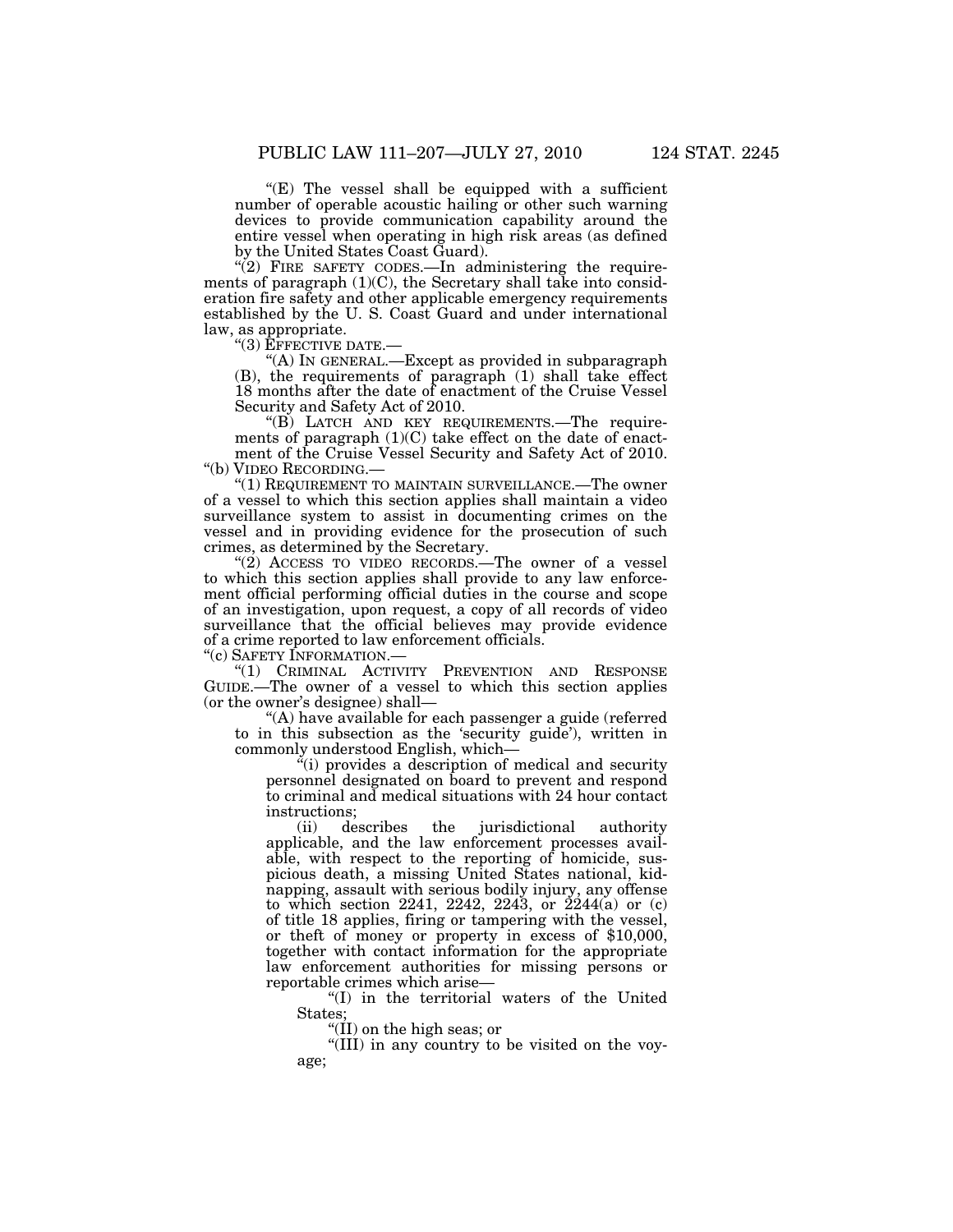''(B) provide a copy of the security guide to the Federal Bureau of Investigation for comment; and

''(C) publicize the security guide on the website of the vessel owner.

"(2) EMBASSY AND CONSULATE LOCATIONS.—The owner of a vessel to which this section applies shall provide in each passenger stateroom, and post in a location readily accessible to all crew and in other places specified by the Secretary, information regarding the locations of the United States embassy and each consulate of the United States for each country the vessel will visit during the course of the voyage. ''(d) SEXUAL ASSAULT.—The owner of a vessel to which this section applies shall—

 $\sqrt[3]{(1)}$  maintain on the vessel adequate, in-date supplies of anti-retroviral medications and other medications designed to prevent sexually transmitted diseases after a sexual assault;

"(2) maintain on the vessel equipment and materials for performing a medical examination in sexual assault cases to evaluate the patient for trauma, provide medical care, and preserve relevant medical evidence;

"(3) make available on the vessel at all times medical staff who have undergone a credentialing process to verify that he or she—

"(A) possesses a current physician's or registered nurse's license and—

''(i) has at least 3 years of post-graduate or postregistration clinical practice in general and emergency medicine; or

"(ii) holds board certification in emergency medicine, family practice medicine, or internal medicine;

''(B) is able to provide assistance in the event of an alleged sexual assault, has received training in conducting forensic sexual assault examination, and is able to promptly perform such an examination upon request and provide proper medical treatment of a victim, including administration of anti-retroviral medications and other medications that may prevent the transmission of human immunodeficiency virus and other sexually transmitted diseases; and

''(C) meets guidelines established by the American College of Emergency Physicians relating to the treatment and care of victims of sexual assault;

"(4) prepare, provide to the patient, and maintain written documentation of the findings of such examination that is signed by the patient; and

''(5) provide the patient free and immediate access to—  $\tilde{f}(A)$  contact information for local law enforcement, the Federal Bureau of Investigation, the United States Coast Guard, the nearest United States consulate or embassy, and the National Sexual Assault Hotline program or other third party victim advocacy hotline service; and

''(B) a private telephone line and Internet-accessible computer terminal by which the individual may confidentially access law enforcement officials, an attorney, and the information and support services available through the National Sexual Assault Hotline program or other third party victim advocacy hotline service.

Web posting.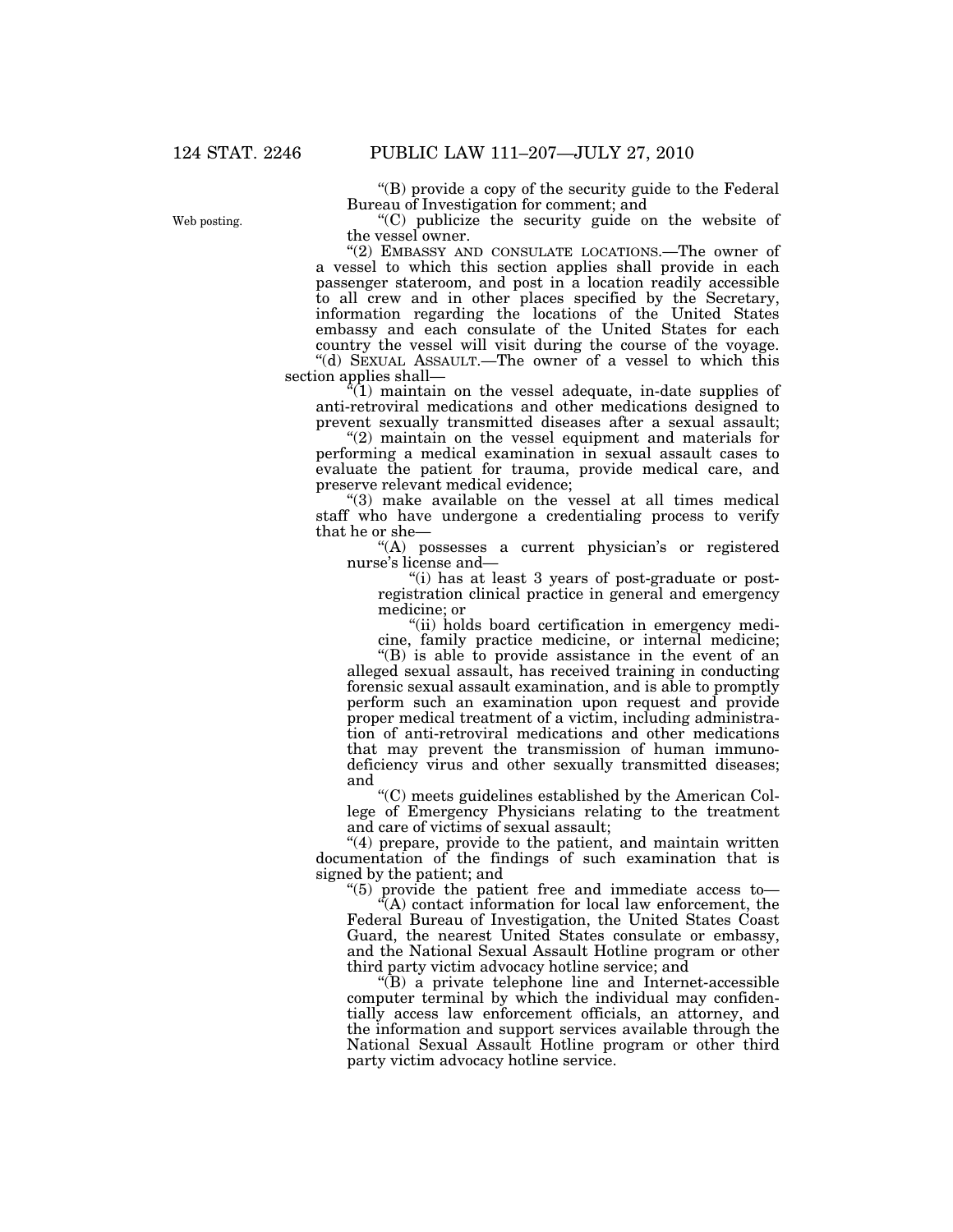''(e) CONFIDENTIALITY OF SEXUAL ASSAULT EXAMINATION AND SUPPORT INFORMATION.—The master or other individual in charge of a vessel to which this section applies shall—

''(1) treat all information concerning an examination under subsection (d) confidential, so that no medical information may be released to the cruise line or other owner of the vessel or any legal representative thereof without the prior knowledge and approval in writing of the patient, or, if the patient is unable to provide written authorization, the patient's nextof-kin, except that nothing in this paragraph prohibits the release of—

 $(A)$  information, other than medical findings, necessary for the owner or master of the vessel to comply with the provisions of subsection (g) or other applicable incident reporting laws;

''(B) information to secure the safety of passengers or crew on board the vessel; or

''(C) any information to law enforcement officials performing official duties in the course and scope of an investigation; and

"(2) treat any information derived from, or obtained in connection with, post-assault counseling or other supportive services confidential, so no such information may be released to the cruise line or any legal representative thereof without the prior knowledge and approval in writing of the patient, or, if the patient is unable to provide written authorization, the patient's next-of-kin.

''(f) CREW ACCESS TO PASSENGER STATEROOMS.—The owner of a vessel to which this section applies shall—

"(1) establish and implement procedures and restrictions Procedures. concerning—

"(A) which crewmembers have access to passenger staterooms; and

''(B) the periods during which they have that access; and

 $''(2)$  ensure that the procedures and restrictions are fully and properly implemented and periodically reviewed.

''(g) LOG BOOK AND REPORTING REQUIREMENTS.— " $(1)$  IN GENERAL.—The owner of a vessel to which this section applies shall—

 $\hat{f}(A)$  record in a log book, either electronically or otherwise, in a centralized location readily accessible to law enforcement personnel, a report on—

''(i) all complaints of crimes described in paragraph  $(3)(A)(i),$ 

''(ii) all complaints of theft of property valued in excess of \$1,000, and

''(iii) all complaints of other crimes,

committed on any voyage that embarks or disembarks passengers in the United States; and

''(B) make such log book available upon request to any agent of the Federal Bureau of Investigation, any member of the United States Coast Guard, and any law enforcement officer performing official duties in the course and scope of an investigation.

"(2) DETAILS REQUIRED.—The information recorded under paragraph (1) shall include, at a minimum—

Records.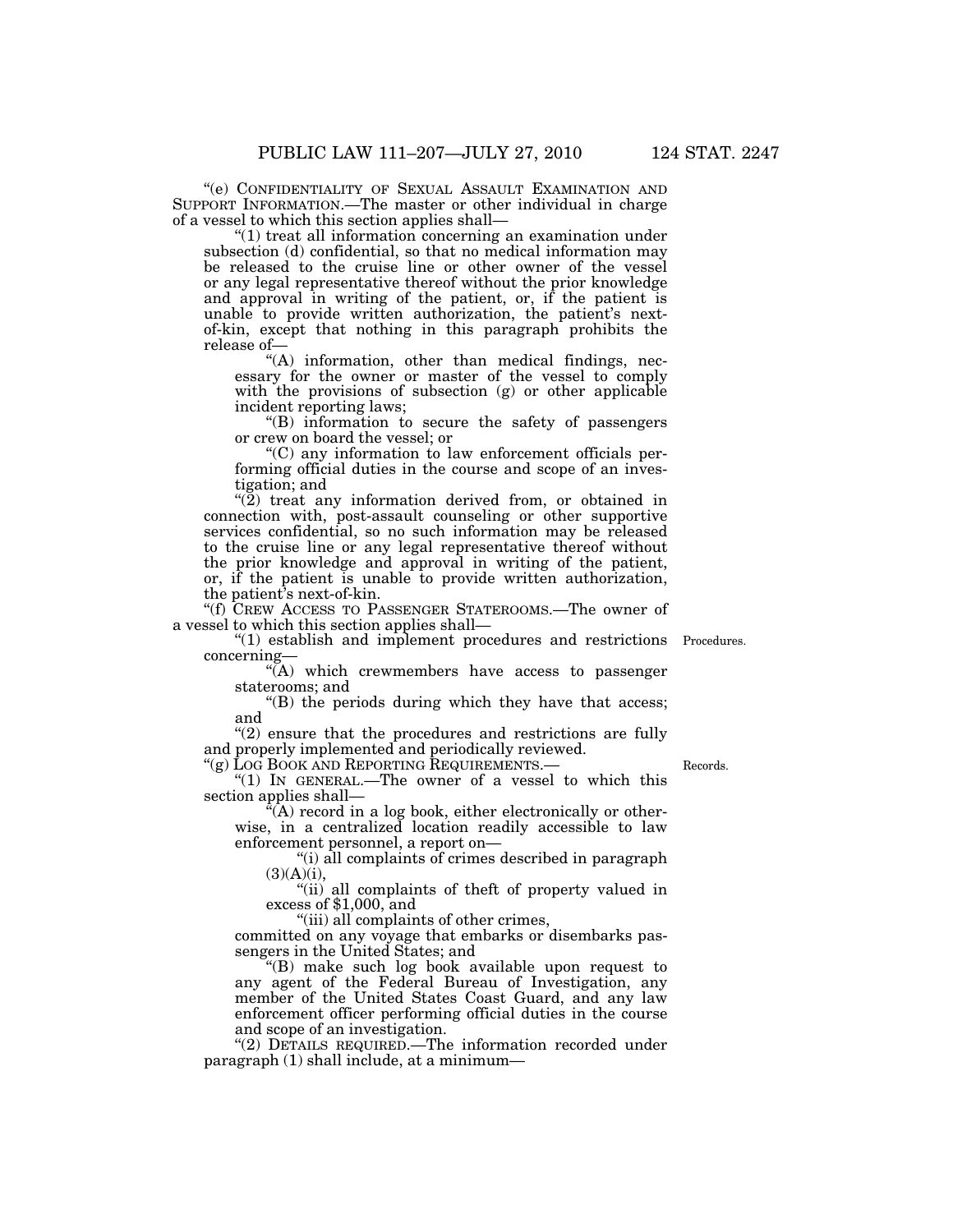''(A) the vessel operator;

''(B) the name of the cruise line;

 $(C)$  the flag under which the vessel was operating at the time the reported incident occurred;

''(D) the age and gender of the victim and the accused assailant;

 $E$ ) the nature of the alleged crime or complaint, as applicable, including whether the alleged perpetrator was a passenger or a crewmember;

" $(F)$  the vessel's position at the time of the incident, if known, or the position of the vessel at the time of the initial report;

''(G) the time, date, and method of the initial report and the law enforcement authority to which the initial report was made;

"(H) the time and date the incident occurred, if known; "(I) the total number of passengers and the total

number of crew members on the voyage; and

''(J) the case number or other identifier provided by the law enforcement authority to which the initial report was made.

''(3) REQUIREMENT TO REPORT CRIMES AND OTHER INFORMA-TION.—

"(A) IN GENERAL.-The owner of a vessel to which this section applies (or the owner's designee)—

''(i) shall contact the nearest Federal Bureau of Investigation Field Office or Legal Attache by telephone as soon as possible after the occurrence on board the vessel of an incident involving homicide, suspicious death, a missing United States national, kidnapping, assault with serious bodily injury, any offense to which section 2241, 2242, 2243, or 2244(a) or (c) of title 18 applies, firing or tampering with the vessel, or theft of money or property in excess of \$10,000 to report the incident;

"(ii) shall furnish a written report of the incident to an Internet based portal maintained by the Secretary;

''(iii) may report any serious incident that does not meet the reporting requirements of clause (i) and that does not require immediate attention by the Federal Bureau of Investigation via the Internet based portal maintained by the Secretary; and

"(iv) may report any other criminal incident involving passengers or crewmembers, or both, to the proper State or local government law enforcement authority.

''(B) INCIDENTS TO WHICH SUBPARAGRAPH (A) APPLIES.— Subparagraph (A) applies to an incident involving criminal activity if—

"(i) the vessel, regardless of registry, is owned, in whole or in part, by a United States person, regardless of the nationality of the victim or perpetrator, and the incident occurs when the vessel is within the admiralty and maritime jurisdiction of the United States and outside the jurisdiction of any State;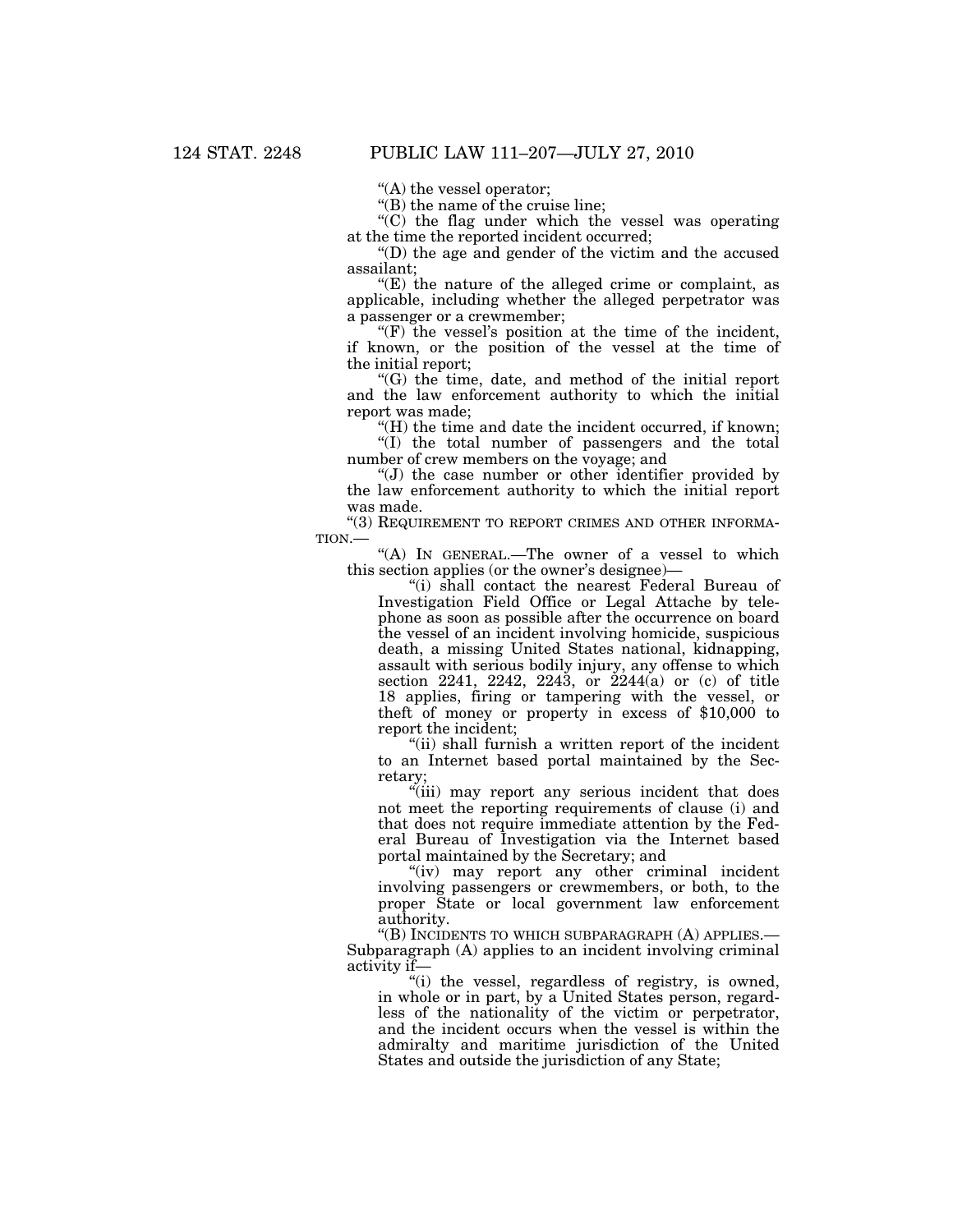''(ii) the incident concerns an offense by or against a United States national committed outside the jurisdiction of any nation;

''(iii) the incident occurs in the Territorial Sea of the United States, regardless of the nationality of the vessel, the victim, or the perpetrator; or

"(iv) the incident concerns a victim or perpetrator who is a United States national on a vessel during a voyage that departed from or will arrive at a United

States port.<br>"(4) AVAILABILITY OF INCIDENT DATA VIA INTERNET.—

"(A) WEBSITE.—The Secretary shall maintain a statistical compilation of all incidents described in paragraph (3)(A)(i) on an Internet site that provides a numerical accounting of the missing persons and alleged crimes recorded in each report filed under paragraph  $(3)(A)(i)$  that are no longer under investigation by the Federal Bureau of Investigation. The data shall be updated no less frequently than quarterly, aggregated by cruise line, each cruise line shall be identified by name, and each crime shall be identified as to whether it was committed by a passenger or a crew member.

''(B) ACCESS TO WEBSITE.—Each cruise line taking on or discharging passengers in the United States shall include a link on its Internet website to the website maintained by the Secretary under subparagraph (A).

''(h) ENFORCEMENT.—

''(1) PENALTIES.—

''(A) CIVIL PENALTY.—Any person that violates this section or a regulation under this section shall be liable for a civil penalty of not more than \$25,000 for each day during which the violation continues, except that the maximum penalty for a continuing violation is \$50,000.

" $(\hat{B})$  CRIMINAL PENALTY.—Any person that willfully violates this section or a regulation under this section shall be fined not more than \$250,000 or imprisoned not more than 1 year, or both.

"(2) DENIAL OF ENTRY.—The Secretary may deny entry into the United States to a vessel to which this section applies if the owner of the vessel—

"(A) commits an act or omission for which a penalty may be imposed under this subsection; or

''(B) fails to pay a penalty imposed on the owner under this subsection.

Guidelines.

"(i) PROCEDURES.—Within 6 months after the date of enactment Deadline. of the Cruise Vessel Security and Safety Act of 2010, the Secretary shall issue guidelines, training curricula, and inspection and certification procedures necessary to carry out the requirements of this section.

(i) REGULATIONS.—The Secretary and the Commandant shall each issue such regulations as are necessary to implement this section.

''(k) APPLICATION.—

"(1) IN GENERAL.—This section and section 3508 apply to a passenger vessel (as defined in section 2101(22)) that—

 $K(A)$  is authorized to carry at least 250 passengers;

 $\cdot$ (B) has onboard sleeping facilities for each passenger;

Deadlines.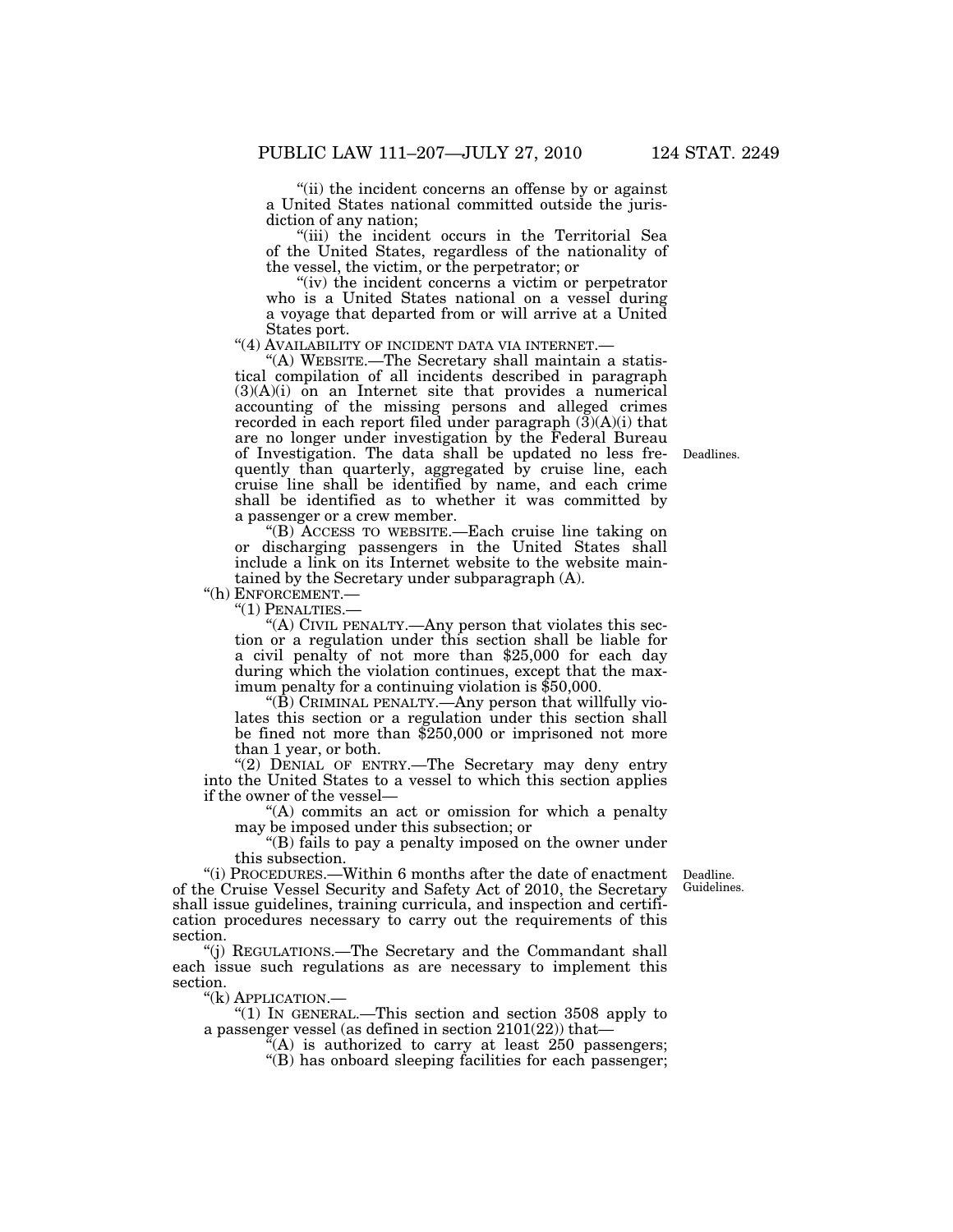''(C) is on a voyage that embarks or disembarks passengers in the United States; and

''(D) is not engaged on a coastwise voyage.

''(2) FEDERAL AND STATE VESSELS.—This section and section 3508 do not apply to a vessel of the United States operated by the Federal Government or a vessel owned and operated by a State.

''(l) DEFINITIONS.—In this section and section 3508:

"(1) COMMANDANT.—The term 'Commandant' means the Commandant of the Coast Guard.

"(2) OWNER.—The term 'owner' means the owner, charterer, managing operator, master, or other individual in charge of a vessel.

### **''**§ **3508. Crime scene preservation training for passenger vessel crewmembers**

Deadline. Guidelines.

''(a) IN GENERAL.—Within 1 year after the date of enactment of the Cruise Vessel Security and Safety Act of 2010, the Secretary, in consultation with the Director of the Federal Bureau of Investigation and the Maritime Administration, shall develop training standards and curricula to allow for the certification of passenger vessel security personnel, crewmembers, and law enforcement officials on the appropriate methods for prevention, detection, evidence preservation, and reporting of criminal activities in the international maritime environment. The Administrator of the Maritime Administration may certify organizations in the United States and abroad that offer the curriculum for training and certification under subsection (c).

''(b) MINIMUM STANDARDS.—The standards established by the Secretary under subsection (a) shall include—

''(1) the training and certification of vessel security personnel, crewmembers, and law enforcement officials in accordance with accepted law enforcement and security guidelines, policies, and procedures, including recommendations for incorporating a background check process for personnel trained and certified in foreign ports;

 $(2)$  the training of students and instructors in all aspects of prevention, detection, evidence preservation, and reporting of criminal activities in the international maritime environment; and

 $(3)$  the provision or recognition of off-site training and certification courses in the United States and foreign countries to develop and provide the required training and certification described in subsection (a) and to enhance security awareness and security practices related to the preservation of evidence in response to crimes on board passenger vessels.

''(c) CERTIFICATION REQUIREMENT.—Beginning 2 years after the standards are established under subsection (b), no vessel to which this section applies may enter a United States port on a voyage (or voyage segment) on which a United States citizen is a passenger unless there is at least 1 crewmember onboard who is certified as having successfully completed training in the prevention, detection, evidence preservation, and reporting of criminal activities in the international maritime environment on passenger vessels under subsection (a).

''(d) INTERIM TRAINING REQUIREMENT.—No vessel to which this section applies may enter a United States port on a voyage (or

Effective date.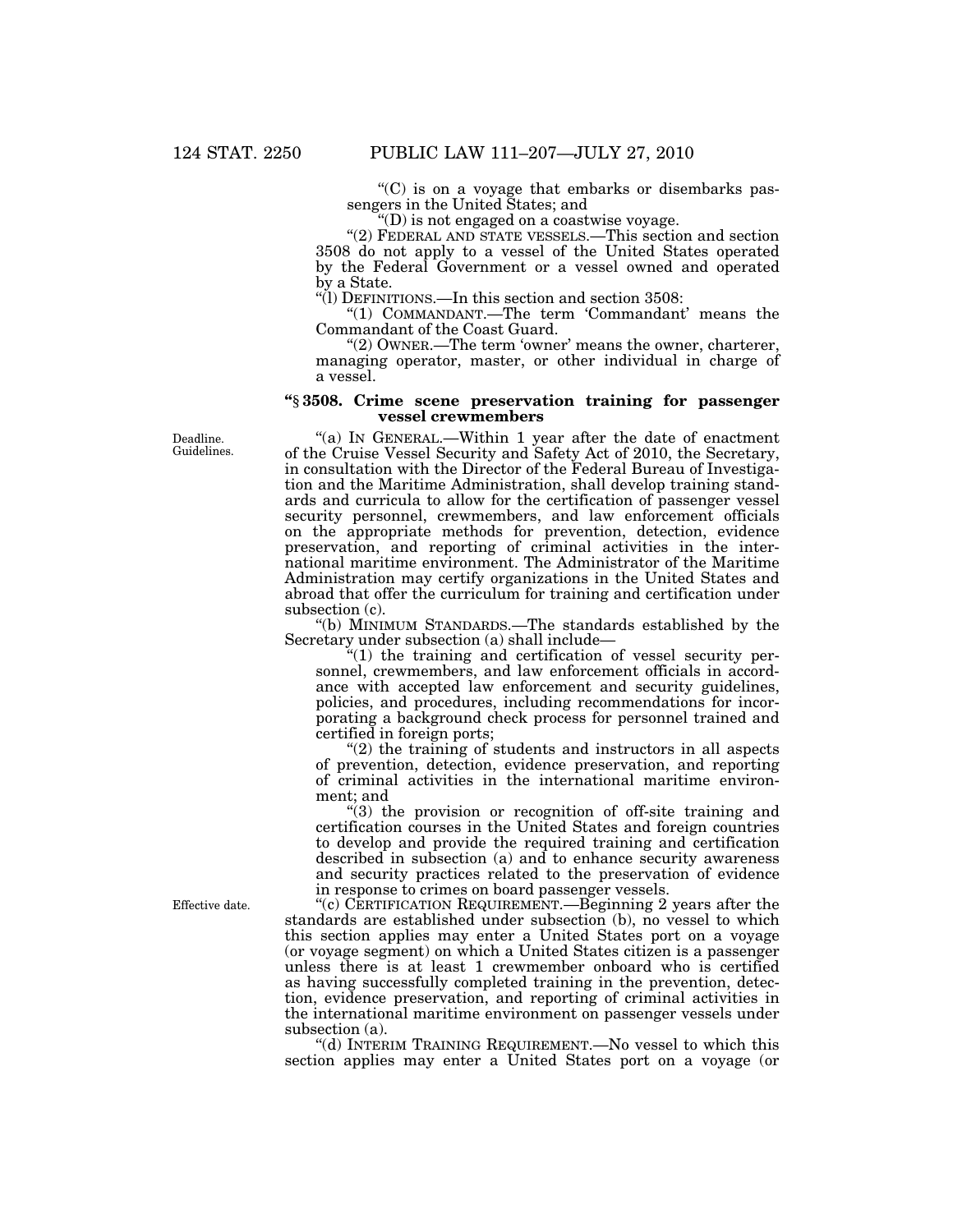voyage segment) on which a United States citizen is a passenger unless there is at least 1 crewmember onboard who has been properly trained in the prevention detection, evidence preservation and the reporting requirements of criminal activities in the international maritime environment. The owner of a such a vessel shall maintain certification or other documentation, as prescribed by the Secretary, verifying the training of such individual and provide such documentation upon request for inspection in connection with enforcement of the provisions of this section. This subsection shall take effect 1 year after the date of enactment of the Cruise Vessel Safety and Security Act of 2010 and shall remain in effect until superseded by the requirements of subsection (c).

''(e) CIVIL PENALTY.—Any person that violates this section or a regulation under this section shall be liable for a civil penalty of not more than \$50,000.

''(f) DENIAL OF ENTRY.—The Secretary may deny entry into the United States to a vessel to which this section applies if the owner of the vessel—

"(1) commits an act or omission for which a penalty may be imposed under subsection (e); or

"(2) fails to pay a penalty imposed on the owner under subsection (e)."

(b) CLERICAL AMENDMENT.—The table of contents for such chapter is amended by adding at the end the following:

#### ''3507. Passenger vessel security and safety requirements

''3508. Crime scene preservation training for passenger vessel crewmembers''.

### **SEC. 4. OFFSET OF ADMINISTRATIVE COSTS.**

(a) REPEAL OF CERTAIN REPORT REQUIREMENTS.— (1) Section 1130 of the Coast Guard Authorization Act of 1996 (33 U.S.C. 2720 note) is amended by striking subsection (b).

(2) Section 112 of the Maritime Transportation Security Act of 2002 (46 U.S.C. 70101 note) is repealed.

(3) Section 676 of title 14, United States Code, is amended by striking subsection (d).

(4) Section 355 of title 37, United States Code, is amended by striking subsection (h) and redesignating subsection (i) as subsection (h).

(5) Section 205 of the Coast Guard and Maritime Transportation Act of 2006 (14 U.S.C. 637 note) is amended by striking subsection (d).

16 USC 1828 note.

(b) COMBINATION OF FISHERIES ENFORCEMENT PLANS AND FOR-EIGN FISHING INCURSION REPORTS.—The Secretary of the department in which the Coast Guard is operating shall combine the reports required under section 224 of the Coast Guard and Maritime Transportation Act of 2004 (16 U.S.C. 1861b) and section 804 of the Coast Guard and Maritime Transportation Act of 2006 (16 U.S.C. 1828) into a single annual report for fiscal years beginning after fiscal year 2010.

### **SEC. 5. BUDGETARY EFFECTS.**

The budgetary effects of this Act, for the purpose of complying with the Statutory Pay-As-You-Go-Act of 2010, shall be determined by reference to the latest statement titled ''Budgetary Effects of PAYGO Legislation'' for this Act, submitted for printing in the

Effective date.

Certification.